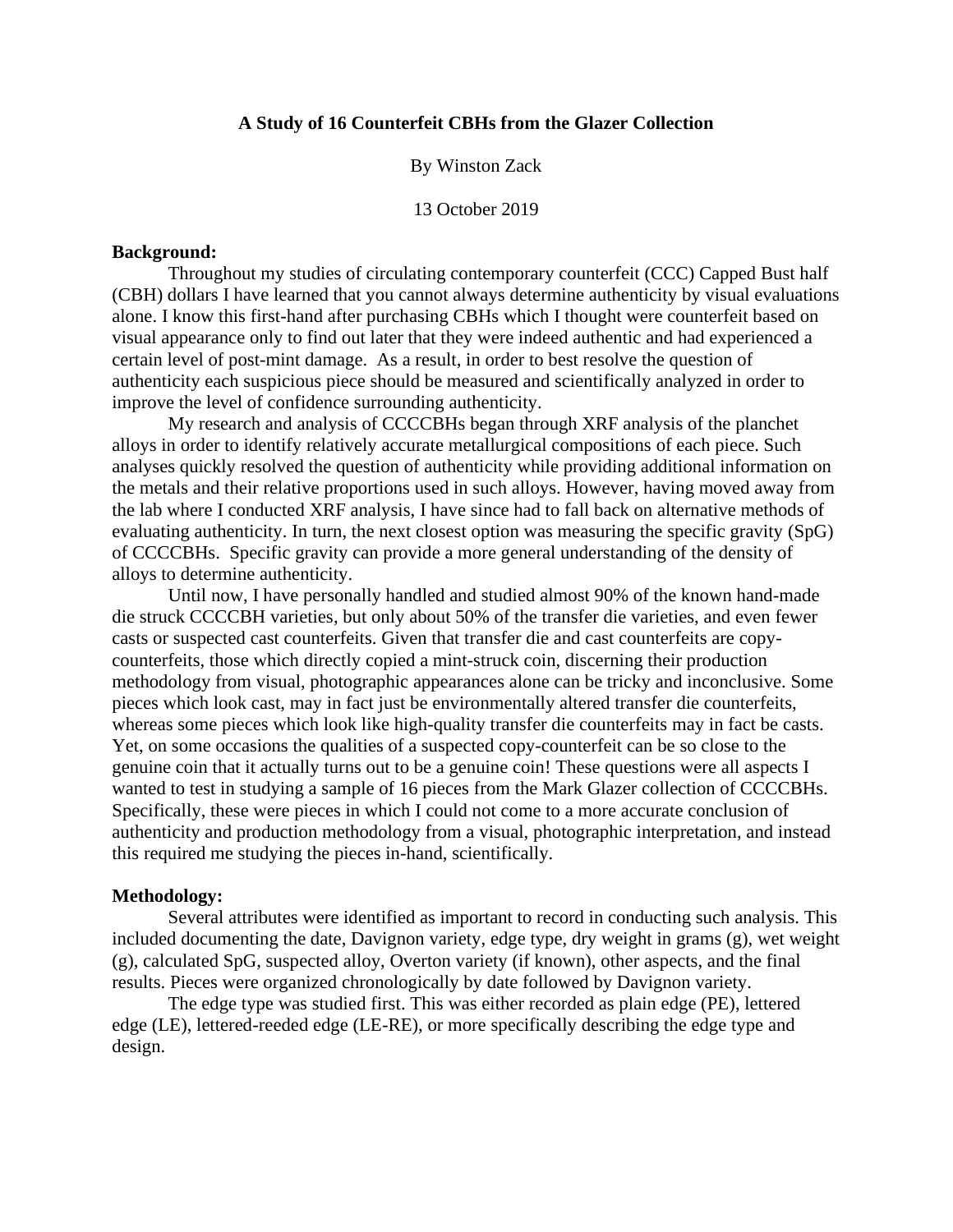Next, the dry weight was taken. This was measured to the hundredth of a gram using a digital scale. This measurement is important for the precision upon which the final SpG would be measured.

The wet weight was measured by taking a cup of water which was wider and deeper than the half dollar to be measured, placing that on the digital scale, and taring the weight of the scale to zero. The coin to be measured was then tied with cooking twine and then fully immersed in the water. The coin was never to touch the sides or bottom of the cup. The weight of the submerged coin was recorded. The coin was then removed from the twine. The saturated twine without the coin was then re-submerged in the water, and that weight was recorded. The weight of the submerged twine was then subtracted from the coin-twine submerged weight, and that was the final wet weight. This method for measuring wet weight is relatively precise, but contains a small amount of error which should be considered if results are not exactly as expected.

In order to calculate SpG, the wet weight was divided from the dry weight. These resulting values were then compared against known SpG standards for 90% silver and 10% copper coins as produced by the Philadelphia Mint, as well as alloys used by counterfeiters of CBHs from this period including German silver, copper, and brass (Table 1).

| <b>Alloy</b>  | SpG         |
|---------------|-------------|
| 90% Ag        | 10.31-10.34 |
| German silver | ~28.58      |
| Copper        | 8.92        |
| <b>Brass</b>  | 8.40-8.70   |

**Table 1. Planchet Alloys Used in Genuine and Counterfeit U.S. Coins**

### **Results:**

The data collected is shown in Table 2. Figure 2 shows a graph of the calculated SpG from all 16 pieces compared against 90% silver, copper, and brass SpG values.

In total, five of the 16 pieces analyzed turned out to be genuine, eight appear to be die struck from transfer dies, and three have characteristics most closely resembling cast counterfeits. One cast counterfeit, 1818 5-E, resulted in an unexpectedly low SpG value. It was measured a second time with similar results. Thus, this piece may actually be cast in bronze and not brass whereby the zinc content of the bronze lowered the SpG value to less than 8.

One wholly unexpected result of this analysis was that 1826 13-M and 1829 10-K were both struck on planchets produced by the same manufacturer. Specifically, the edge designs on these two varieties are so far unique among all the other CCCCBHs I have studied. The edge designs are a repeated sequence of an incuse-square, with a thick raised circle in the middle, and a hollow point inside the circle. This edge pattern is reminiscent of those seen on portrait eight reales, and may suggest for the first time that the person who produced these CCCCBH planchets was also producing planchets for counterfeit eight reales. However, whether the edge design as used on these two CCCCBHs was intentional or accidental (since CBHs have lettered edges) is unknown at this time, and may never be resolved. Nevertheless, the idea that a single group of counterfeiters was producing both CCCCBHs and eight reales has persisted since the first-half of the  $19<sup>th</sup>$  century, with documentary evidence backing this up.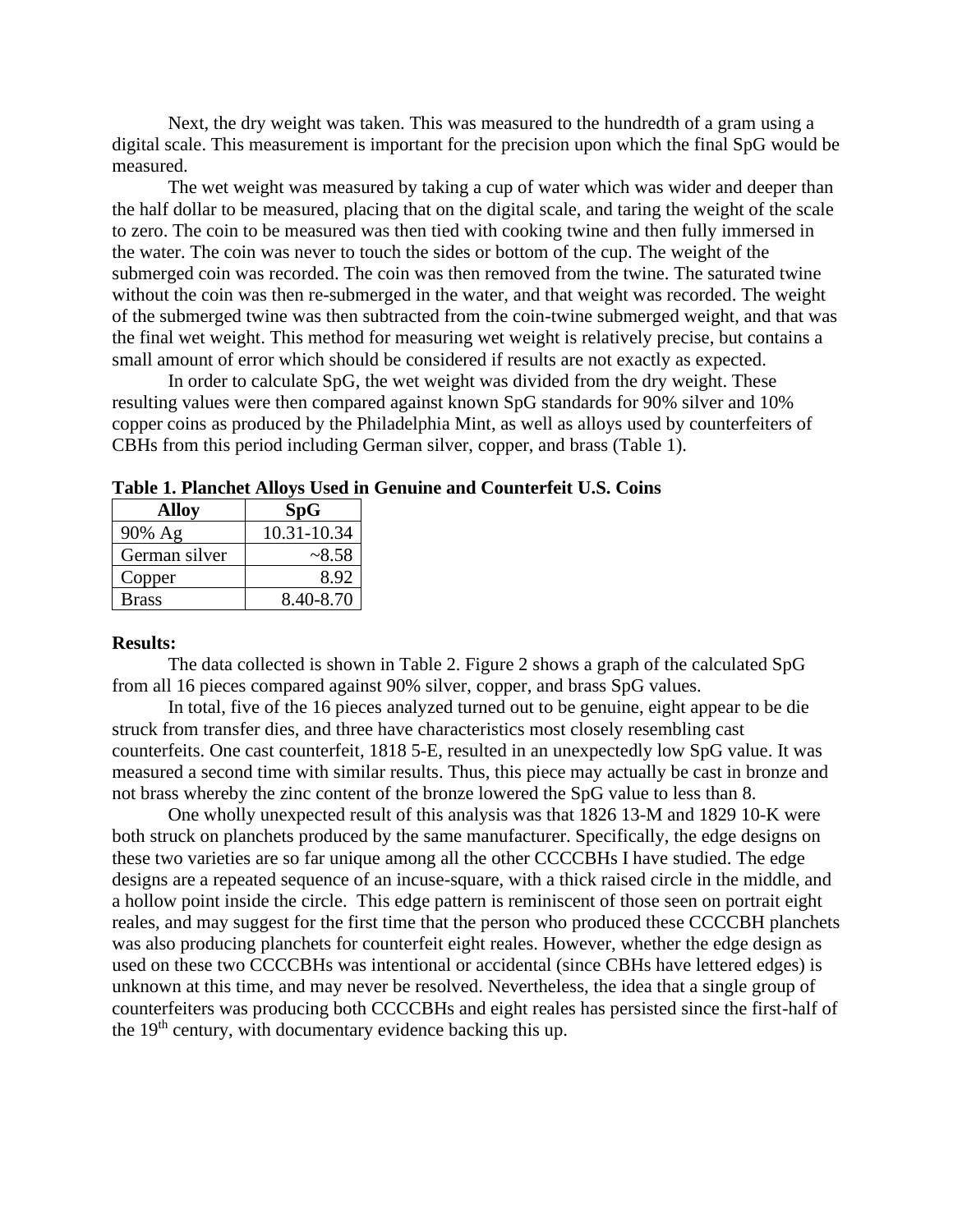| Date | Var.      | Edge                 | Dry Weight (g) | Wet Weight (g) | <b>SpG</b> | <b>Alloy</b> | Other            | <b>Result</b> |
|------|-----------|----------------------|----------------|----------------|------------|--------------|------------------|---------------|
| 1808 | $3-C$     | LE                   | 12.86          | 1.24           | 10.37      | 90%          | $O-104$ ; damage | Genuine       |
| 1818 | $4-D$     | PE                   | 9.99           | 1.15           | 8.69       | Br           | $O-112$          | Transfer      |
| 1818 | $5-E$     | PE                   | 10.35          | 1.30           | 7.96       | Bz           | $O-117$          | Cast          |
| 1820 | $3-C$     | PE                   | 10.49          | 1.21           | 8.67       | Br           | $O-106$          | Transfer      |
| 1826 | $13-M$    | Square, circle, hole | 9.77           | 1.15           | 8.50       | Br           | $O-119$          | Transfer      |
| 1828 | $15-o$    | LE                   | 10.95          | 1.08           | 10.14      | 90%          | O-118; acid?     | Genuine       |
| 1829 | $3-C$     | PE                   | 11.14          | 1.34           | 8.31       | Br           | $O-111$          | Transfer      |
| 1829 | $9-J$     | LE                   | 13.14          | 1.28           | 10.27      | 90%          | $O-105$          | Genuine       |
| 1829 | $10-K$    | Square, circle, hole | 10.45          | 1.25           | 8.36       | Br           | $O-119$          | Transfer      |
| 1832 | $18-S$    | PЕ                   | 12.79          | 1.26           | 10.15      | 90%          | $O-115$ : wear   | Genuine       |
| 1833 | $27 - AA$ | PE                   | 10.29          | 1.16           | 8.87       | Cu           | $O-101$          | Transfer      |
| 1834 | $8-H$     | PE                   | 12.34          | 1.39           | 8.87       | Cu           | $O-119$          | Transfer      |
| 1834 | $10 - J$  | PE                   | 10.41          | 1.20           | 8.68       | Br           | $O-116$          | Cast          |
| 1836 | $1-A$     | PE                   | 12.52          | 1.45           | 8.63       | Br           | $O-122$          | Cast          |
| 1836 | $8-H$     | LE-RE                | 13.27          | 1.31           | 10.13      | 90%          | $O-112$          | Genuine       |
| 1836 | $9-I$     | PE                   | 10.63          | 1.28           | 8.30       | Br           | $O-123$          | Transfer      |

**Table 2. 16 pieces studied from the Glazer Collection**





# **Conclusion:**

The five genuine pieces were not an unexpected surprise. Prior to receipt of these pieces, I had hypothesized that as many as six of these 16 pieces could be genuine on the basis of their visual appearances from the photos observed in Davignons Second Edition and the high-quality color images Glazer provided me. The five genuine pieces all had color which looked like coin silver. Most of these had differing levels of damage which somewhat masked common methods of discerning authenticity, such as by checking weight. Four of these 'counterfeit varieties' were